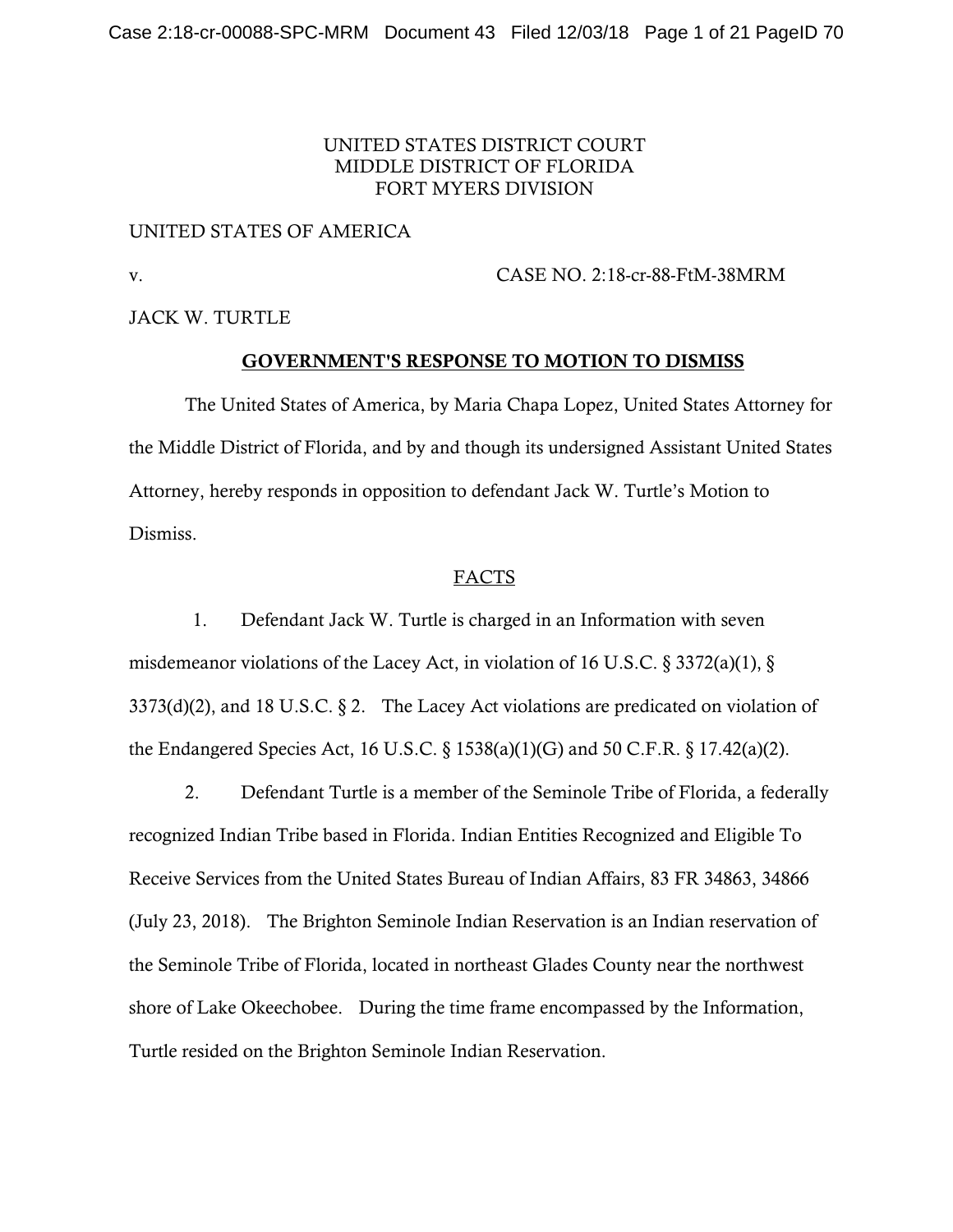3. The evidence would show that defendant Turtle admitted to wildlife investigators to taking the alligator eggs, to collecting them on the reservation by himself, and to selling the alligator eggs at his residence on the reservation to an individual who is not a tribal member. The evidence would further show that defendant Turtle collected the alligator eggs for commercial gain by selling 3,996 alligator eggs between June 19, 2015, and July 30, 2016, for a total of \$19,980.

4. The defendant makes four arguments in support of his Motion to Dismiss:

 a. The laws of the State of Florida and the United States of America, regarding the taking of wildlife within the Defendant's Tribal Lands are not enforceable.

 b. The State of Florida and the United States of America do not have any legal authority to regulate the taking of wildlife found on the Seminal Nation.

 c. The traditional hunting and gathering rights of the Seminole Nation have never been relinquished by treaty.

 d. Laws regulating the collection of wildlife on Seminal Nations Ancestral lands are void ab initio.

Doc. 36 at 1–2. For the reasons set forth below, the Court should deny the defendant's claims.

# MEMORANDUM OF LAW

# I. Applicable Statutes

 The Lacey Act is the nation's oldest wildlife statute, as well as an effective resource in the fight against trafficking in protected wildlife. 16 U.S.C. §§ 3371-3378. Among other things, the Lacey Act imposes civil or criminal sanctions against any individual who knowingly imports, exports, transports, sells, receives, or acquires wildlife that has been taken, possessed, transported, or sold in violation of a United States law (such as the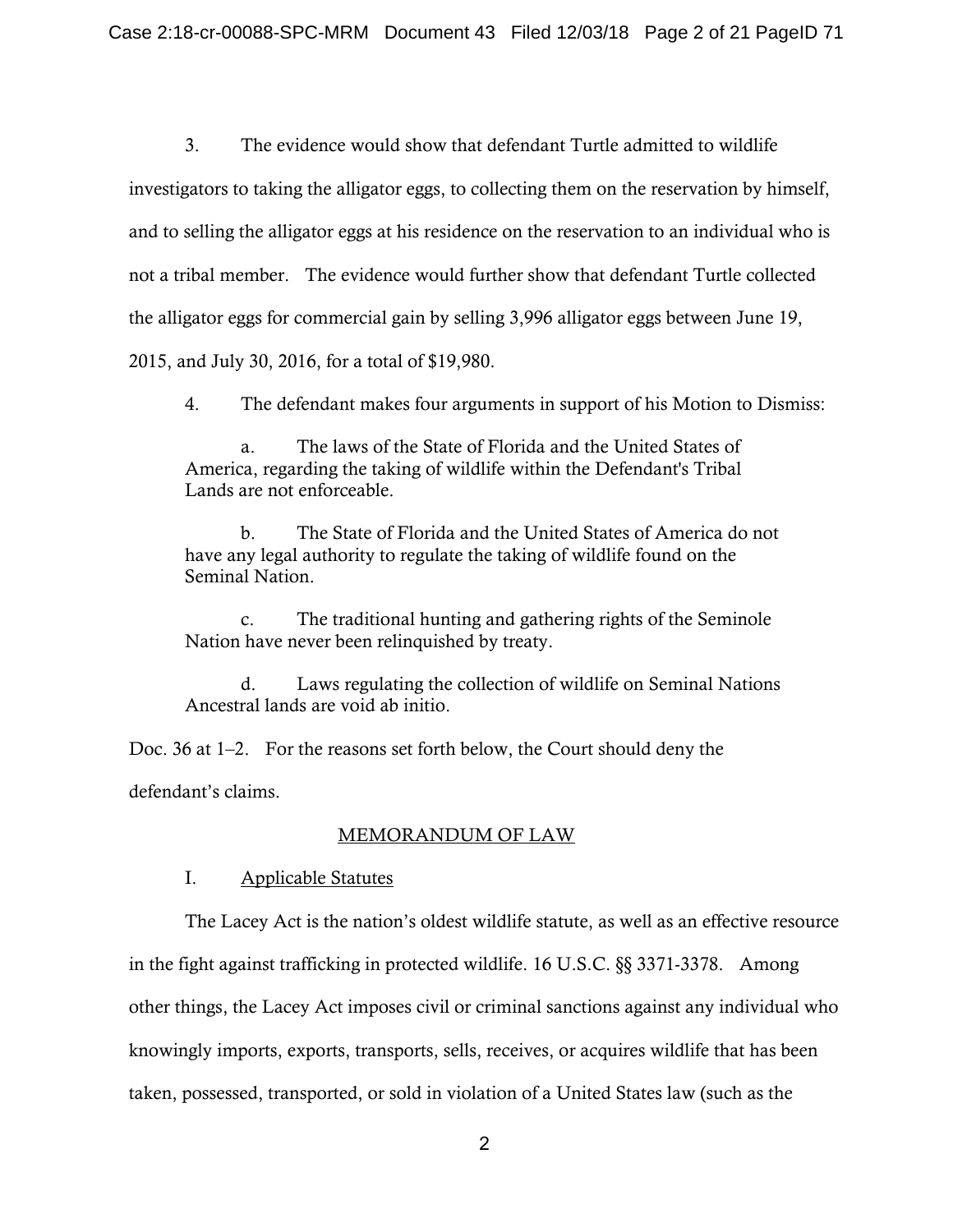Endangered Species Act) or a tribal law. *Id.* 

Title 16, United States Code, Section 3372 provides in part:

(a) Offenses other than marking offenses

It is unlawful for any person--

(1) to import, export, transport, sell, receive, acquire, or purchase any fish or wildlife or plant taken, possessed, transported, or sold in violation of any law, treaty, or regulation of the United States or in violation of any Indian tribal law;

Section 3373 provides in part:

(d) Criminal penalties

. . . .

(2) Any person who knowingly engages in conduct prohibited by any provision of this chapter (other than subsections (b), (d), and (f) of section 3372 of this title) and in the exercise of due care should know that the fish or wildlife or plants were taken, possessed, transported, or sold in violation of, or in a manner unlawful under, any underlying law, treaty or regulation shall be fined not more than \$10,000, or imprisoned for not more than one year, or both. Each violation shall be a separate offense and the offense shall be deemed to have been committed not only in the district where the violation first occurred, but also in any district in which the defendant may have taken or been in possession of the said fish or wildlife or plants.

The Lacey Act prohibits doing something with wildlife that is already illegal. All

trafficking offenses require a two-step process: First, the wildlife is illegally taken,

possessed, transported, or sold by someone (not necessarily the defendant). Second, it is

imported, exported, transported, sold, received, acquired, or purchased by the defendant.

The difference between misdemeanor and felony trafficking violations is based on the

defendant's mental state, whether commercial conduct was involved, and the value of the

wildlife. The prohibition and penalty sections must be read in conjunction in order to

understand the elements.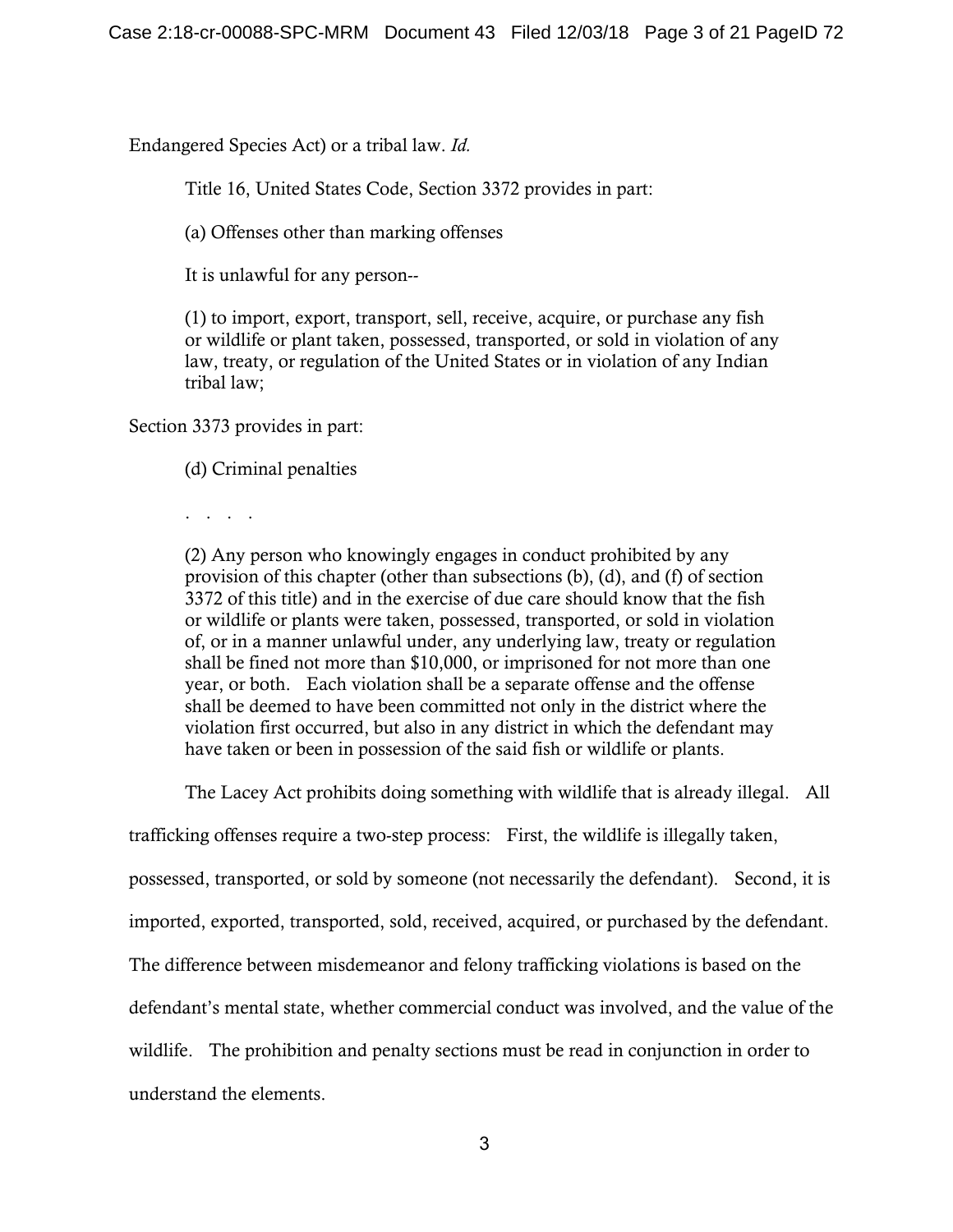In this case, a violation of 16 U.S.C.  $\S 3372(a)(1)$  and  $\S 3373(d)(2)$ , requires proof of the following elements:

- First: Wildlife was taken or possessed in violation of a wildlife-related federal and state law or regulation;
- Second: In the exercise of due care, the defendant should have known the wildlife had been taken or possessed in violation of some law; and

Third: The knowingly defendant sold the wildlife.

 The Endangered Species Act (ESA), 16 U.S.C. §§ 1538(a)(1)(G) and 1540(b)(1), prohibits any person subject to the jurisdiction of the United States from violating any regulation pertaining to any threatened or endangered species designated as such by 16 U.S.C. § 1533. The American alligator is listed as threatened. 50 C.F.R. § 17.11(h). It also falls under a special rule found in 50 C.F.R. § 17.42(a). The special rule defines American alligator to include "any skin, part, product, *egg*, or offspring thereof held in captivity or from the wild." 50 C.F.R.  $\S 17.42(a)(1)(i)$  (emphasis added). The regulations contained in 50 C.F.R. § 17.42 state that "[n]o person may take any American alligator, except . . . [a]ny American alligator specimen may be sold or otherwise transferred only in accordance with the laws and regulations of the State or Tribe in which the taking occurs and the State or Tribe in which the sale or transfer occurs." 50 C.F.R. § 17.42(a)(2)(ii)(B).

 Section 9 of the ESA prohibits a person from importing and selling in interstate commerce any listed endangered species unless the person has a permit as provided by Section 10. 16 U.S.C. §§ 1538(a)(1)(A), 1539(a), 50 C.F.R. § 17.21. This prohibition has been extended to threatened species as well. 50 C.F.R. § 17.31; *see also Babbitt v. Sweet Home Chapter of Cmtys. for a Great Or.*, 515 U.S. 687, 692 n.5 (1995); *Animal Welfare Inst. v. Martin*, 623 F.3d 19, 21 (1st Cir. 2010); *Wild Fish Conservancy v. Salazar*, 628 F.3d 513, 518-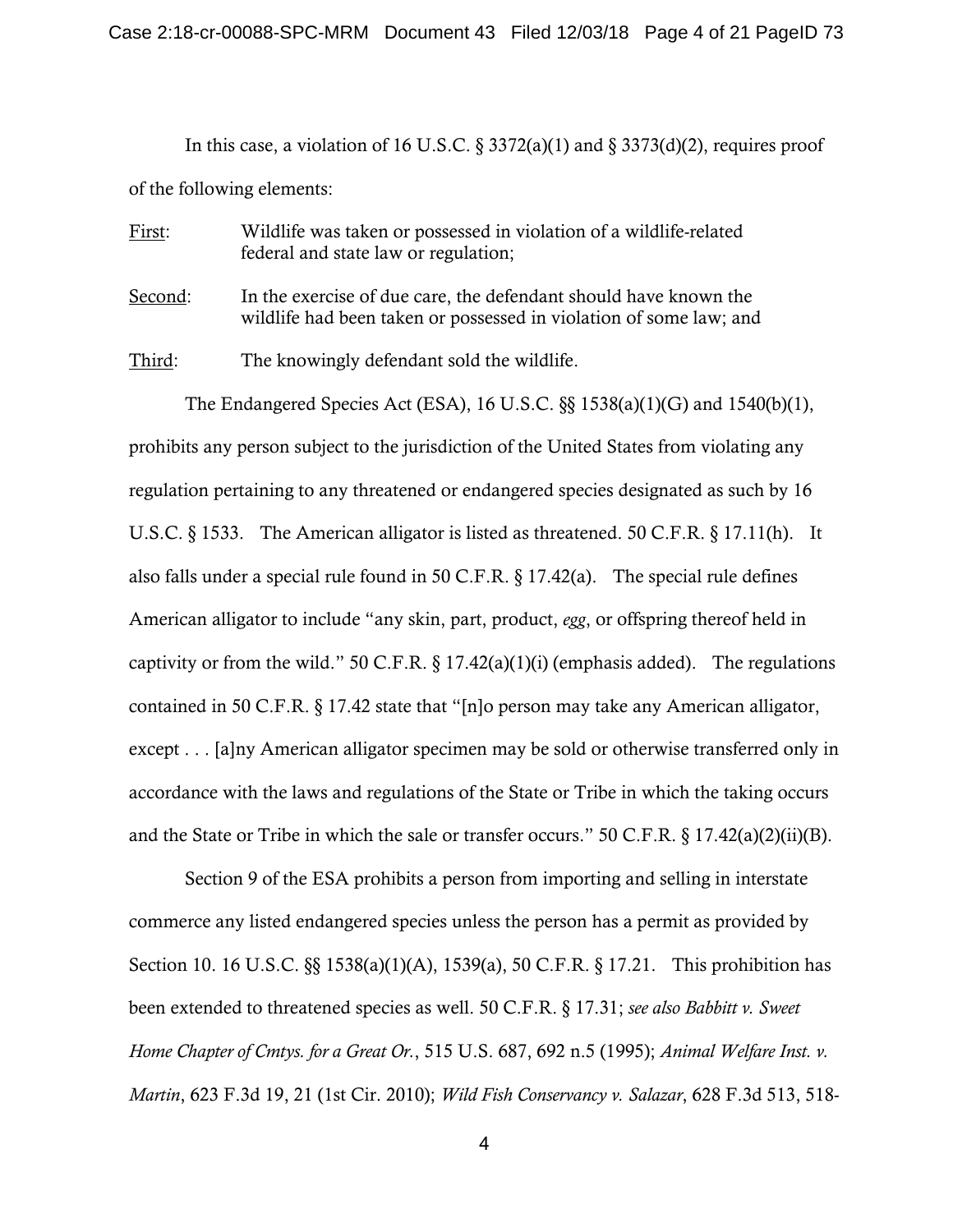19 (9th Cir. 2010); *Ctr. for Biological Diversity v. Marina Point Dev. Assocs.*, 566 F.3d 794, 804 (9th Cir. 2009); *Envtl. Prot. Info. Ctr. v. Simpson Timber Co.*, 255 F.3d 1073, 1075 (9th Cir. 2001); *Sw. Ctr. for Biological Diversity v. Berg*, 268 F.3d 810, 814 (9th Cir. 2001); *Loggerhead Turtle v. Cty. Council of Volusia Cty.*, 148 F.3d 1231, 1237 (11th Cir. 1998); *Mausolf v. Babbitt*, 125 F.3d 661, 668 (8th Cir. 1997); *Murrelet v. Pacific Lumber Co.*, 83 F.3d 1060, 1064 (9th Cir. 1996).

 Florida Statutes § 285.09 provides: "It shall be lawful for Indians to take wild game and fish at any time within the boundaries of the reservation, provided that game may be taken only for food for the Indians themselves." Only under this provision is no license required. *See* § 285.10. Otherwise, Florida law, in the interests of conserving the species, requires a permit to "buy, sell, take, possess, transport, or import any American alligator, or any part thereof, or the nests or eggs of any American alligator." Fla. Admin. Code. Ann. R. 68A-25.002(1) (2014). Simple permit requirements are generally presumed nondiscriminatory where there is no limitation on hunting methods, limits, etc. Florida has not restricted its permits by methods or limits or any other discriminatory limitations, but instead focuses on the conservation and health and safety of the species. *See generally* Fla. Admin. Code. Ann. §§ 68A-25.001-68A-25.052 (Florida alligator regulations and associated statutes); Harvest of Alligators by Seminoles or Miccosukees, No. AGO 79-102 (1979). Thus, under federal and state regulation, Turtle needed a permit from the state of Florida in order to gather and sell, for commercial purpose, American alligator eggs from the reservation. Violations of these provisions form the underlying basis for the Lacey Act violations.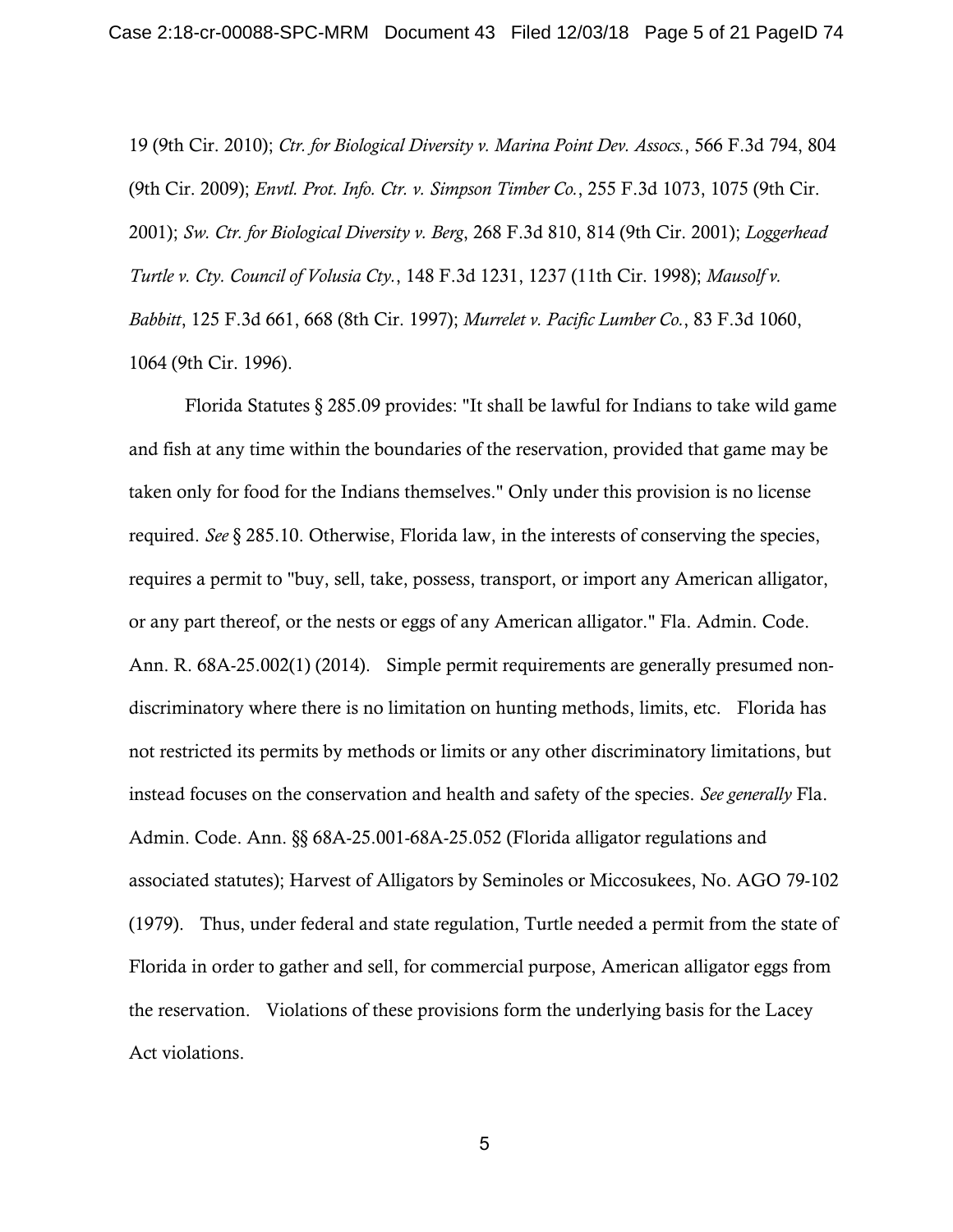#### II. A Brief History of the Seminole Tribe of Florida

 The Seminole Tribe of Florida are the descendants of a small number of Indians who eluded capture by the U.S. army in the 19th century. Currently there are more than 2,000 Seminole Tribe members who live on six reservations in the state—located in Hollywood, Big Cypress, Brighton, Immokalee, Ft. Pierce, and Tampa. https://dos.myflorida.com/florida-facts/florida-history/seminole-history. Beginning in the 1700s, due to conflicts with Europeans and other tribes, bands of Creek Indians from Georgia and Alabama migrated to Florida seeking new lands to live in peace. *Id*. Beginning in 1817, conflicts with white settlers escalated into the first of three wars with the United States. The second war was caused after passage of the Indian Removal Act in 1830, when the U.S. government attempted to relocate Seminoles to Oklahoma. *Id*. In 1832, the Payne's Landing Treaty (Treaty with the Seminole, May 9, 1832, 7 Stat. 368, *reprinted in* 2 C. Kappler, *Indian Affairs: Laws and Treaties* 344-45 (1904)), took away all Florida land claims from the Tribe, and provided for removal to Indian Territory. Ratification of that treaty in 1834 allowed the Seminoles three years before removal was to take place. http://www.usgwarchives.net/ok/nations/seminole/index.htm.

 In 1842, hostilities ended with the agreement that several hundred members of the Tribe could remain in Florida, although no peace treaty was ever signed. By this time most Seminoles had been moved from Florida and relocated to Oklahoma. A Third Seminole War broke out in 1855, when conflicts arose between whites and some Seminoles who remained in Florida. On May 8, 1858, the United States declared an end to conflicts in the third war with the Seminoles. By then, more than 3,000 Seminoles had been moved west of the Mississippi River. There remained approximately 200 to 300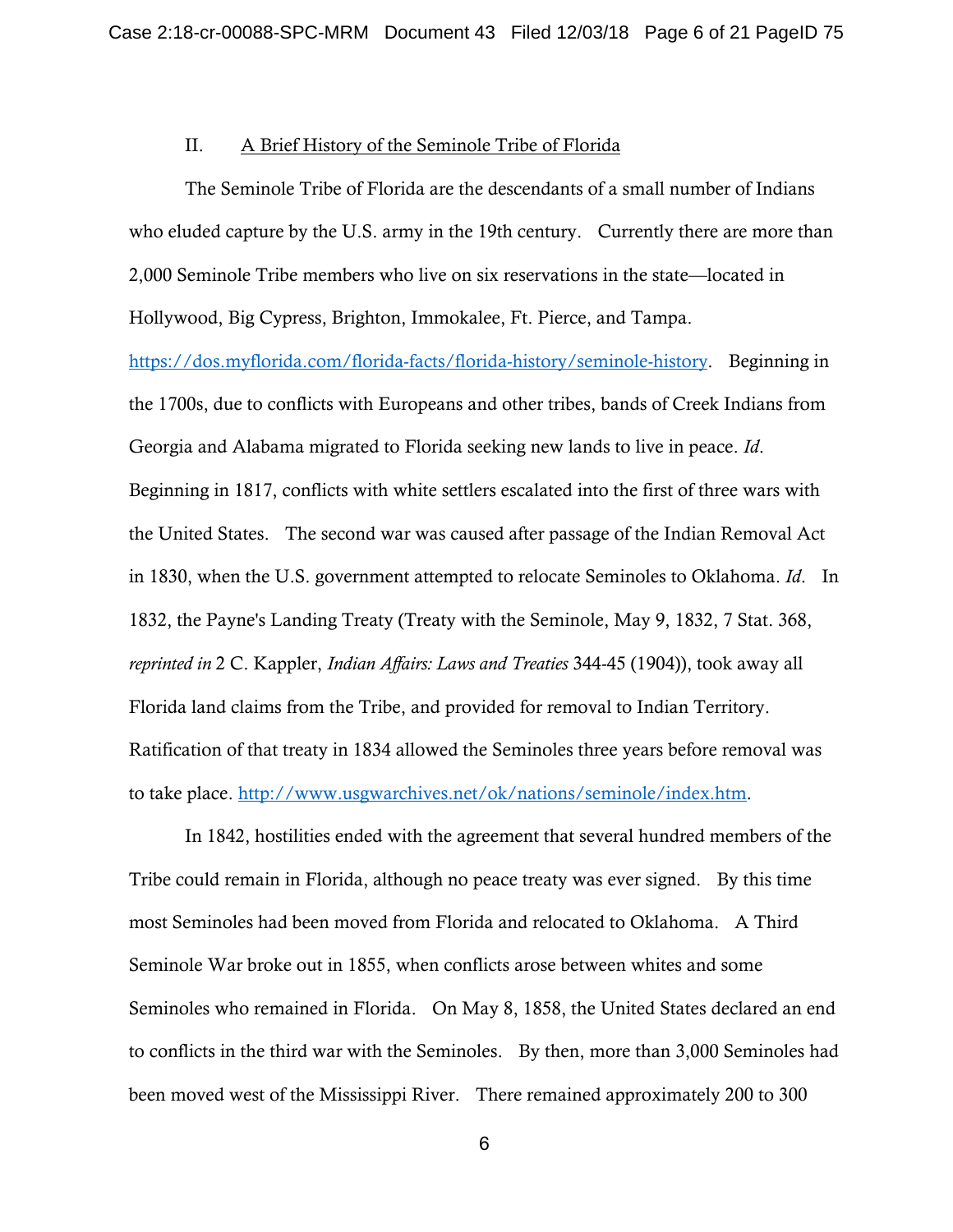Seminoles in Florida. https://dos.myflorida.com/florida-facts/florida-history/seminolehistory.

 In the late 1950s, the Seminole Tribe adopted a constitutional form of government. On July 21, 1957, tribal members voted in favor of a Seminole Constitution which established the federally recognized Seminole Tribe of Florida. *Id*.

 The Seminole Tribe of Florida does not currently have a criminal court and only adjudicates civil matters. https://www.semtribe.com/Government/TribalCourt/ TribalCourt.aspx. If they have a civil or criminal code, it is not accessible to the public via the Seminole Tribe website. https://www.semtribe.com/. The only information the Tribe has published on its official website concerning environment and natural resources revolves around the Tribe's environmental program to protect the Everglades, which is primarily focused on the Clean Water Act. The website has no information regarding wildlife management or tribal hunting and fishing rights.

#### III. The Lacey Act and the Endangered Species Act Apply to Indians on the Seminole Reservation

 There are a number of treaties between the United States and the Seminole Tribe. *See* Treaty with the Florida Tribes of Indians, Sep. 18, 1823, 7 Stat. 224, *reprinted in* 2 C. Kappler, *Indian Affairs: Laws and Treaties* 203-07 (1904); Treaty with the Seminole, May 9, 1832, 7 Stat. 368, *reprinted in* 2 C. Kappler, *Indian Affairs: Laws and Treaties* 344-45 (1904); Treaty with the Seminole, Mar. 28, 1833, 7 Stat. 423, *reprinted in* 2 C. Kappler, *Indian Affairs: Laws and Treaties* 394-95 (1904); Treaty with the Creeks and Seminole, Jan. 4, 1845, 9 Stat. 821, *reprinted in* 2 C. Kappler, *Indian Affairs: Laws and Treaties* 550-52 (1904); Treaty with the Creeks, etc., Aug. 7, 1856, 11 Stat. 699, *reprinted in* 2 C. Kappler, *Indian*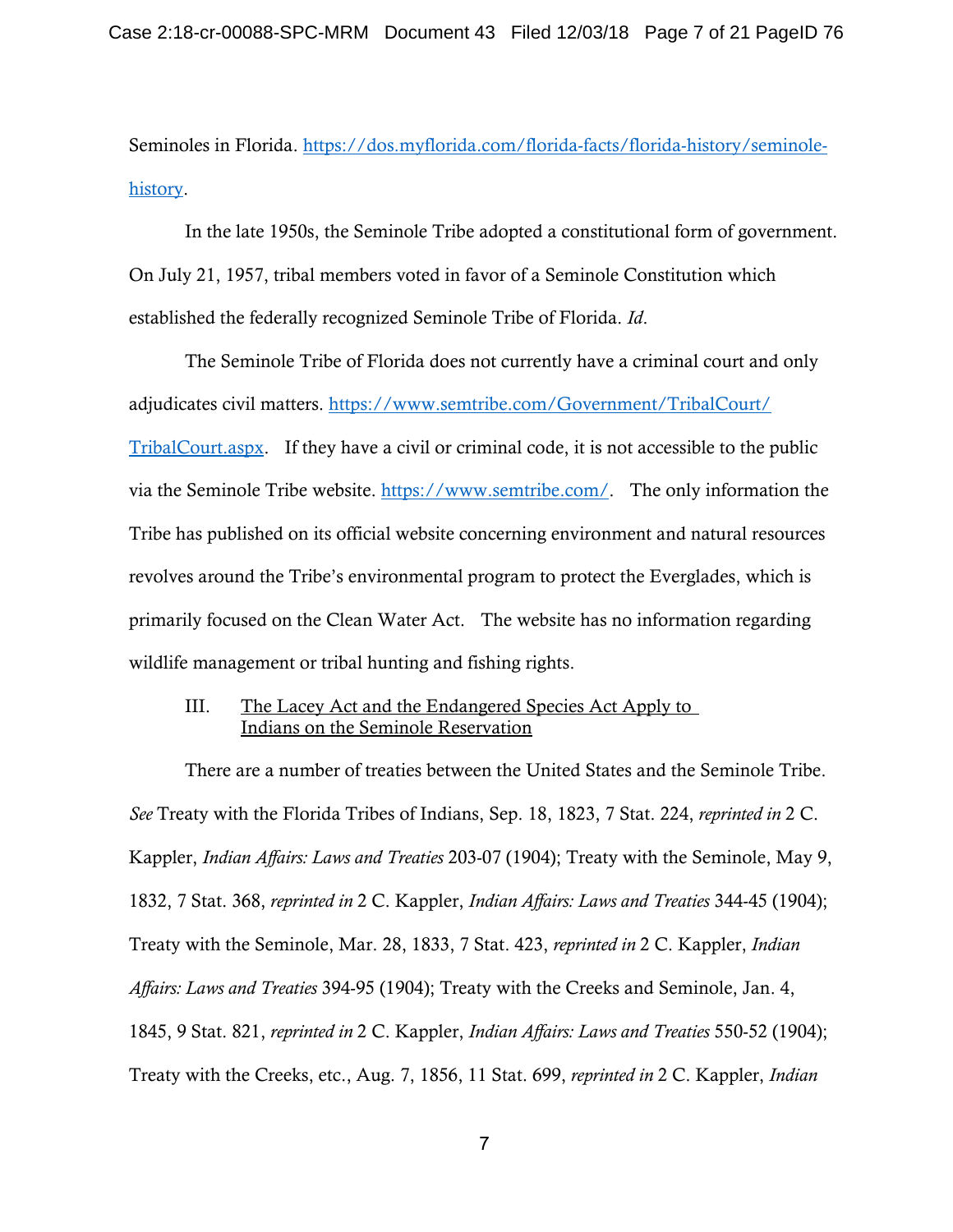*Affairs: Laws and Treaties* 756-63 (1904); Treaty with the Seminole, Mar. 21, 1866, 14 Stat. 755, *reprinted in* 2 C. Kappler, *Indian Affairs: Laws and Treaties* 910-15 (1904). There is also an executive order addressing lands set aside as a reservation for the Seminole Tribe in Florida. Executive Order No. 1379 (June 28, 1911), *reprinted in* 3 C. Kappler, *Indian Affairs: Laws and Treaties* 678-79 (1913). None of these treaties or the executive order explicitly deals with hunting and fishing rights. But, "[a]s a general rule, Indians enjoy exclusive treaty rights to hunt and fish on lands reserved to them, unless such rights were clearly relinquished by treaty or have been modified by Congress. These rights need not be expressly mentioned in the treaty." *United States v. Dion*, 476 U.S. 734, 738 (1986); *accord United States v. Santa Fe P.R. Co.*, 314 U.S. 339, 347 (1941). Also, it appears that none of the treaties specifically granted any rights to the Seminole Tribe of Florida after the Seminole Tribe was required to relinquish its land in Florida and was relocated to areas west of the Mississippi River. *See* Treaty with the Seminole, Mar. 28, 1833, 7 Stat. 423, *reprinted in* 2 C. Kappler, *Indian Affairs: Laws and Treaties* 394-95 (1904); Treaty with the Seminole, Mar. 21, 1866, 14 Stat. 755, *reprinted in* 2 C. Kappler, *Indian Affairs: Laws and Treaties* 910-15 (1904).

 In *United States v. Billie*, 667 F. Supp. 1485 (S.D. Fla. 1987), the court concluded that although the Executive Order did not "expressly mention hunting and fishing rights, those rights were included by implication in the setting aside of the lands as an Indian reservation." *Id*. at 1488 (citing *United States v. Dion*, 476 U.S. 734, 106 S. Ct. 2216 (1986). *Billie* held that the Seminole Tribe retained on-reservation hunting and fishing rights unless abrogated by Congress. *Id*. at 1488–89. Tribes whose reservations were "created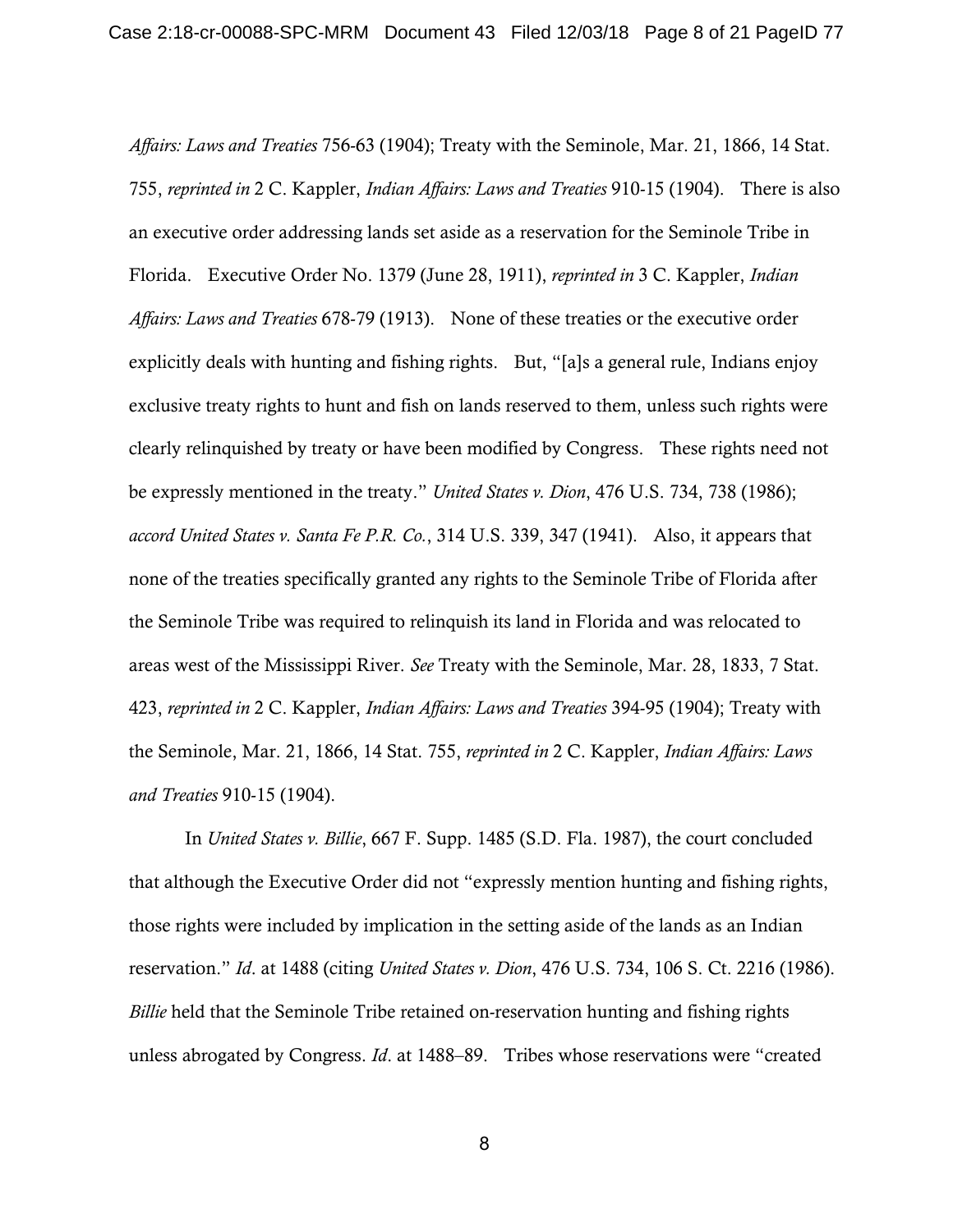by statute, agreement, or executive order normally carry with them the same implicit hunting rights as those created by treaty." *Dion*, 476 U.S. at 745 n.8.

 Even though the Seminole Tribe of Florida has implicit hunting and fishing rights, the tribe must also comply with the ESA. In some cases, federal law applies to the Treaty Indian's conduct because that is necessary to effectuate the conservation purposes of the statute. For example, the ESA and the Bald and Golden Eagle Protection Act (Eagle Protection Act) applied to result in the conviction of Nathan Jim, Jr. *United States v. Nathan Jim*, 888 F. Supp. 1058 (D. Or. 1995). Jim, a member of the federally recognized Confederated Tribes and Bands of the Yakama Nation, claimed the need to shoot 12 eagles in Oregon where eagles were on the decline and on the threatened or endangered species list. *Id*. at 1060. Yet the court found the government had "compelling interest" in preventing the decline of the species and not exempting the tribal member for killing the species. *Id*. at 1065.

 Similarly, when a tribal member was convicted of killing an endangered Florida panther on the Seminole Reservation, the court in *Billie* held that "the Endangered Species Act applies to hunting by Indians on the Seminole reservations . . . based on both the character of their hunting rights and on the Act's abrogation of those rights." *Billie*, 667 F. Supp. at 1492. Application of the principle statute was appropriate because of the endangered status of the animal.

 The ESA is "the most comprehensive legislation for the preservation of endangered species ever enacted by any nation." *Id*. at 1488 (quoting *Tennessee Valley Authority v. Hill*, 437 U.S. 153, 180). None of the "extraordinarily narrow exceptions to the Act" waive its applicability to tribal lands. *Id*. As the court noted in *Billie*, "it is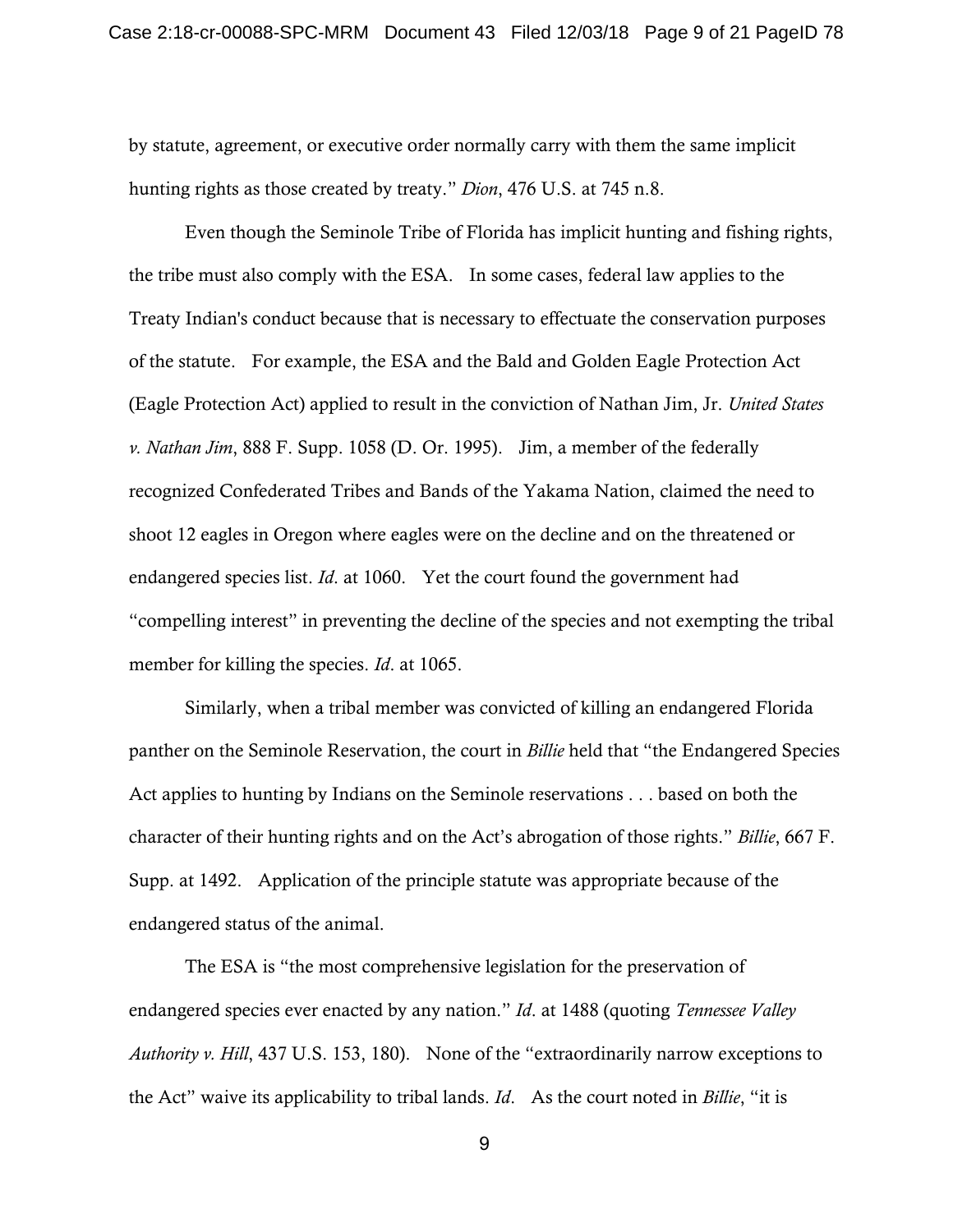inconceivable that the Seminoles would have demanded, and the United States would have conceded, a right to hunt on the lands in question free from regulation by the federal sovereign" with regard to the hunting of endangered species. *Id*. at 1489.

 The *Billie* court recognized that the Supreme Court in *United States v. Dion*, 476 U.S. 734 (1986), reversed the Eighth Circuit's decision on other grounds and thereby left unresolved the question of whether the ESA abrogates Indian treaty rights. *See id.* at 1487– 88. Therefore, the *Billie* court considered the issue as one of first impression. *Id*. The court in *Billie* decided not to follow the Eighth Circuit's ruling in *Dion*, and held that the ESA does abrogate tribal reserved rights to hunt.

 In *Dion*, the Eighth Circuit held that the ESA did not abrogate the tribal reserved right to hunt on the reservation. *United States v. Dion*, 752 F.2d 1261, 1270 (1985). The Supreme Court reviewed and reversed *Dion* on other grounds but expressly left unresolved the question whether the ESA abrogates Indian hunting rights. *Dion*, 476 U.S. at 740-45. In *Dion*, a member of the Yankton Sioux Tribe shot an endangered species, the bald eagle. *Id.* at 735. The bald eagle was protected by the ESA and also by the Eagle Protection Act. 16 U.S.C. § 668 (1994); 50 C.F.R. § 17.11 (1992). The Court first considered the Eagle Act and concluded that it abrogated any Indian treaty right to hunt bald eagles, except as allowed by permit. *Dion*, 476 U.S. at 745. The Court held that the Eagle Protection Act applied to reservation Indians because Congress had indicated a clear intent to abrogate certain treaty hunting rights. Justice Marshall, writing for a unanimous Court, established an "actual consideration" test. *Id*. at 740. The Court upheld the enforcement of the law against Indian tribes if the United States could present clear evidence that Congress actually considered the conflict between the law and Indian treaty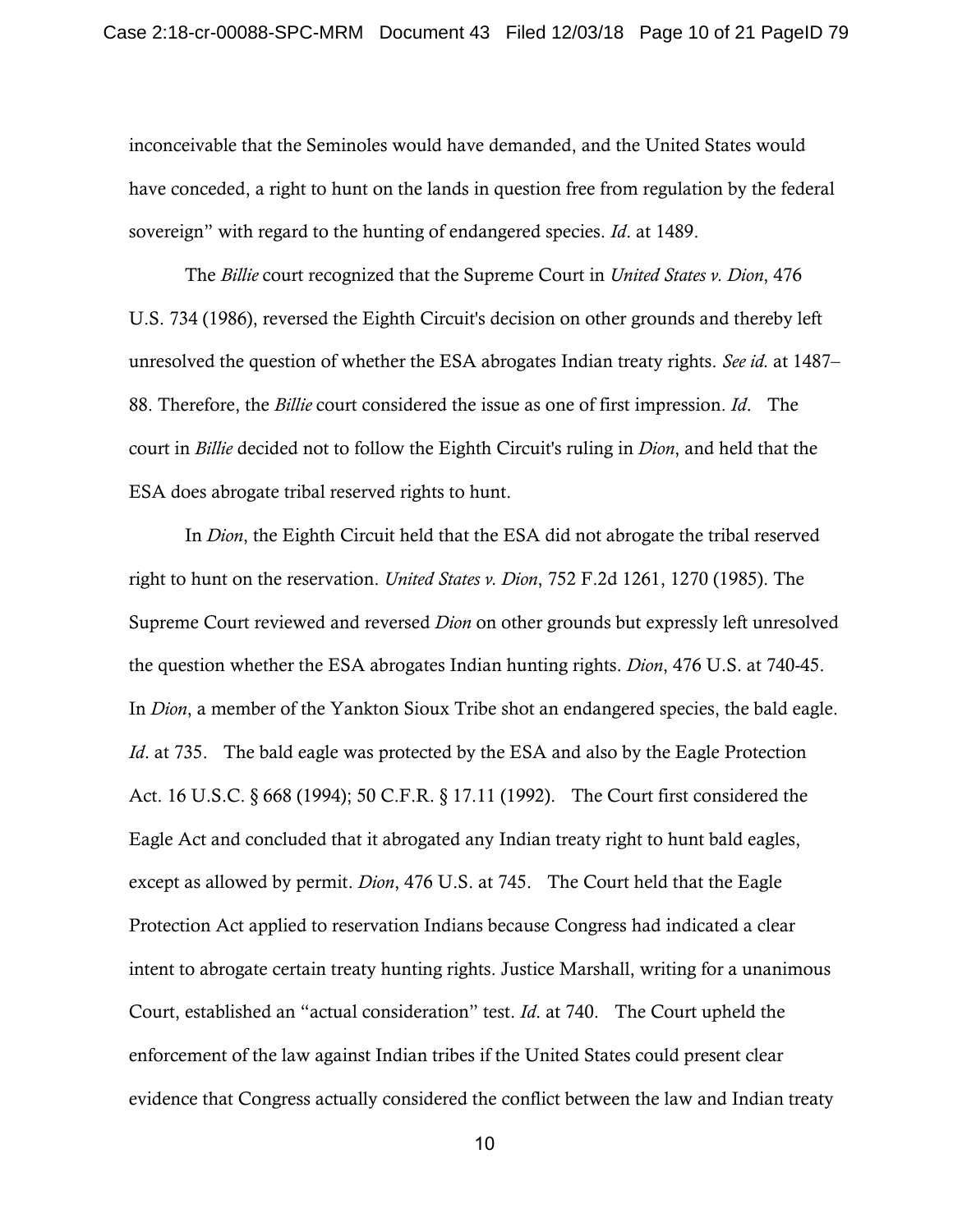rights and chose to abrogate the treaty. *Id; see also Minnesota v. Mille Lacs Band,* 526 U.S. 172, 205 (1999) ("Congress may abrogate Indian treaty rights, but it must clearly express its intent to do so"). Noting that the legislative history indicated that Congress had considered Indian treaty issues in passing the Eagle Protection Act, the Court determined that Congress intended to abrogate the treaty rights. *Id*. at 740–45. Having concluded that the treaty right was already barred by the Eagle Protection Act, the Court did not specifically address the question of whether the ESA abrogated Indian treaty rights. *Id*. at 746.

 In *Billie*, the court addressed the *Dion* "actual consideration" standard and held that the Seminole's hunting rights were not absolute when a species was endangered. "Indian rights to hunt and fish are not absolute. Where conservation measures are necessary to protect endangered wildlife, the Government can intervene on behalf of other federal interests." *Id*. at 1490. The Court, in considering the ESA's plain language and legislative history, also held that Congress intended to abrogate the Seminole's hunting rights through passage of the ESA.

The Endangered Species Act is such a measure. Its general comprehensiveness, its nonexclusion of Indians, and the limited exceptions for certain Alaskan natives, see supra pt. II(A), demonstrate that Congress considered Indian interests, balanced them against conservation needs, and defined the extent to which Indians would be permitted to take protected wildlife.

The Act's legislative history provides additional evidence that Congress intended to subject Indians to its prohibitions.

*Id.*; *see als*o The Endangered Species Act and Indian Treaty Rights: A Fresh Look, 13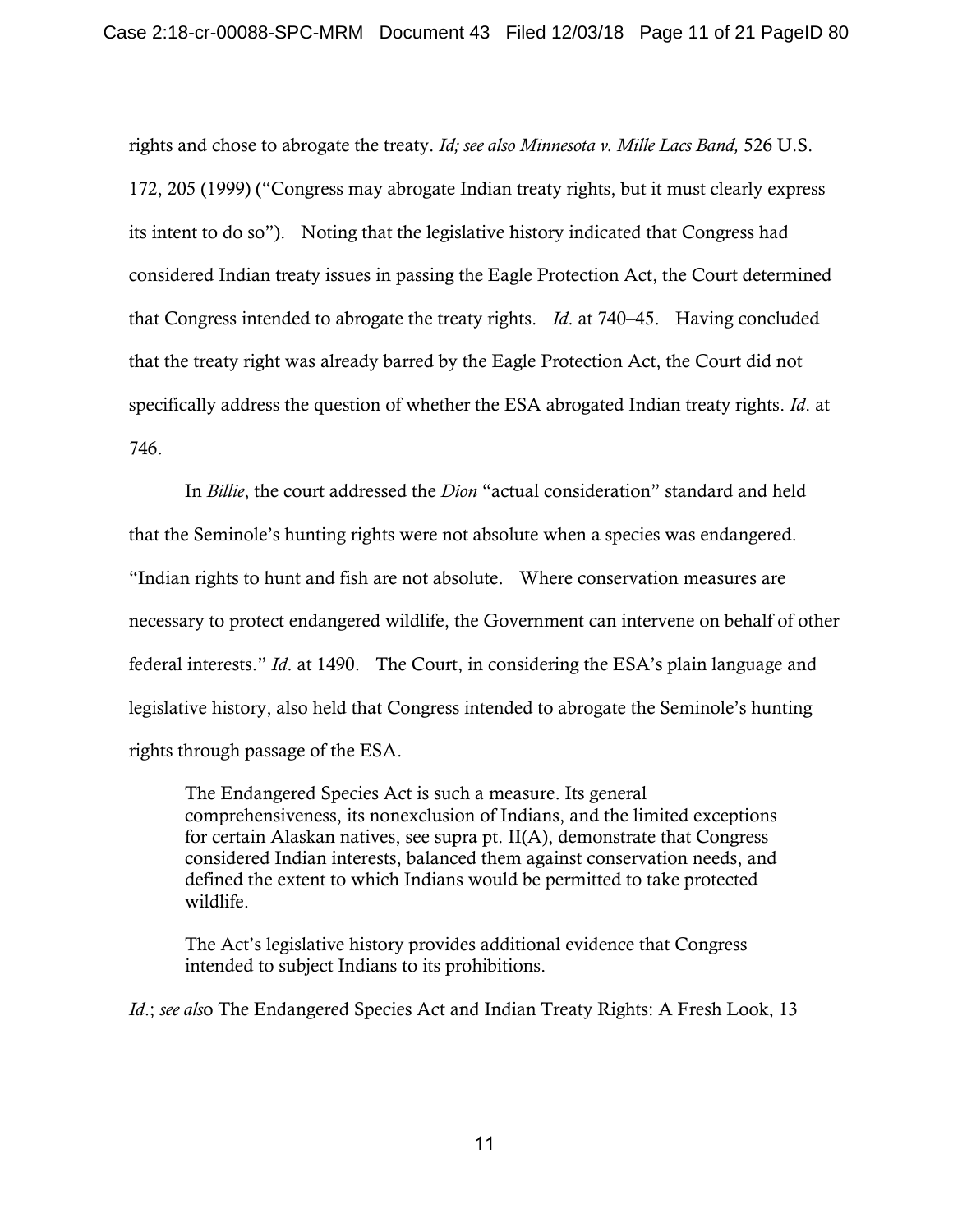Tul. Envtl. L.J. 45 (examining the legislative history of the ESA and concluding that Congress considered Indian treaty rights before passage of the ESA and passed a bill that did not exempt those rights).

 As for when treaties are silent on hunting and fishing rights, Doc 38 at 6, the existence and extent of Indian hunting rights varies from tribe to tribe. "As a general rule, Indians enjoy exclusive treaty rights to hunt and fish on lands reserved to them, unless such rights were clearly relinquished by treaty or have been modified by Congress. These rights need not be expressly mentioned in the treaty." *Dion*, 476 U.S. at 738 (1986) (citing F. Cohen Handbook of Federal Indian Law 449 (1982)). Aboriginal title, along with its component hunting, fishing, and gathering rights, remain in the tribe that originally possessed it unless granted to the United States by treaty, abandoned, or extinguished by statute. *See United States v. Santa Fe P.R. Co*., 314 U.S. 339, 347 (1941).

Even when the treaty grants a right to hunt/fish, the right to sell the wildlife is a different question. Several courts have found that usufructuary rights do not include sale. *See Dion*, 752 F.2d 1261, 1264 (8th Cir. 1985), *rev'd on other grounds*, 476 U.S. 734 (1986); *United States v. Top Sky*, 547 F.2d 486, 487 (9th Cir. 1976); *United States v Vance Crooked Arm*, 2013 WL 1869113, at \*3 (D. Mont. 2013). In contrast, the district court in *United States v. Fiddler*, 2011 WL 2149510, at \*7 (D. Nev. 2011) found the Sioux's "reserved treaty right [to sell migratory bird feathers] was not abrogated either expressly or implicitly by the MBTA." In analyzing the treaty, the court found "the usufructuary right retained to the Sioux includes the right to trade by sale and barter." *Id*. at \*4. In *United States v. Bresette*, 761 F. Supp. 658, 662 (D. Minn. 1991), the district court concluded that the Chippewa retained full usufructuary rights to hunt and sell migratory birds because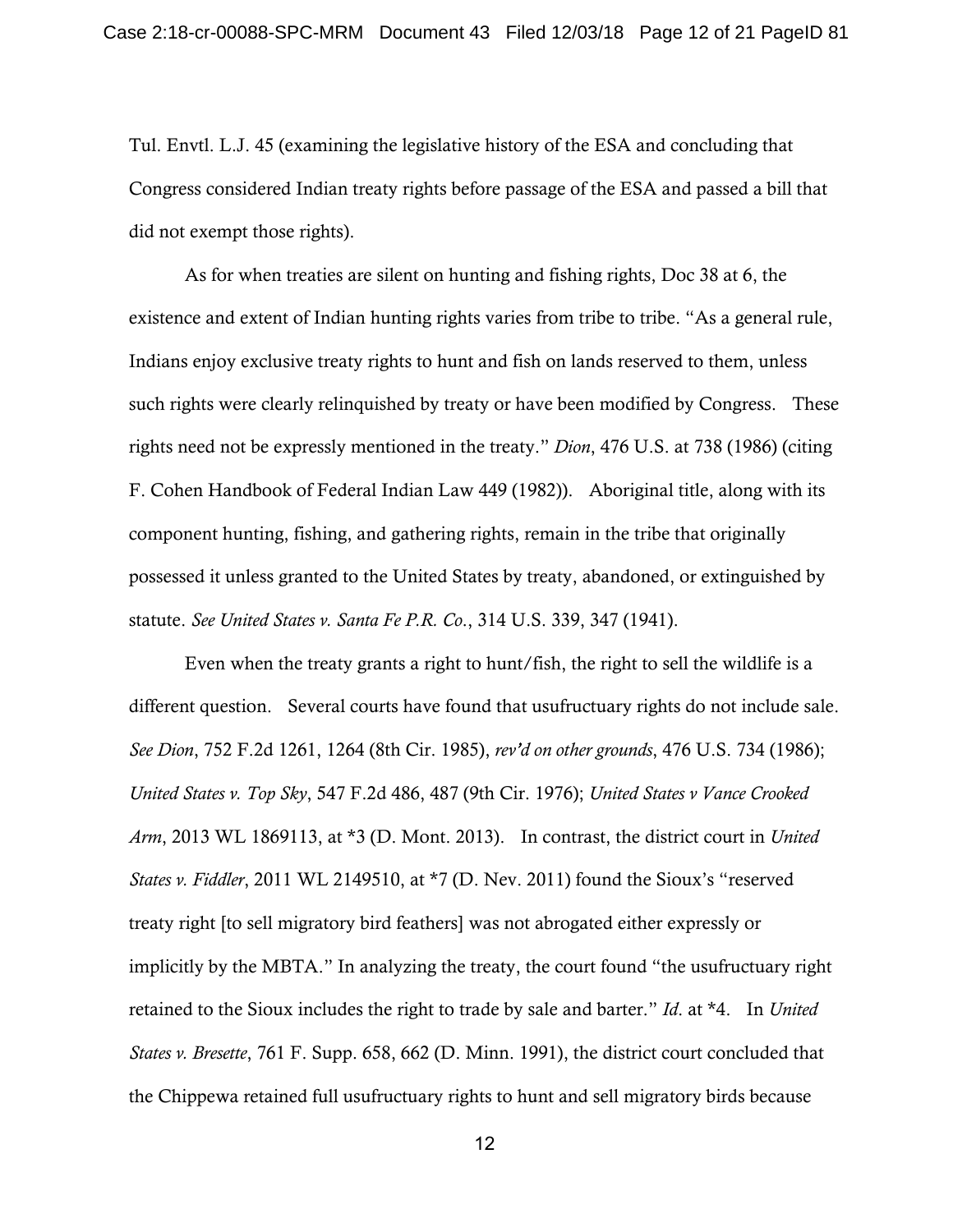there was historical evidence that they "harvested virtually everything on the landscape . . . for their own immediate, personal use and for use as trade goods in commerce," and were "participants in an international market economy."

This case differs from both *Bresette* and *Fiddler* in that in those cases, historical evidence demonstrated that the Tribe at issue would have understood their treaty-based usufructuary rights to include sale and barter. The government is unaware as to any such historical evidence specific to the Seminole Tribe of Florida.

 The defendant's reliance on *United States v. State of Wash*., 384 F. Supp. 312 (W.D. Wash. 1974), *aff'd and remanded*, 520 F.2d 676 (9th Cir. 1975), Doc. 38 at 6, is misplaced. In that case, the United States brought suit *on behalf of* Indian tribes of western Washington to enforce compliance by the State of Washington and its Departments of Game and Fisheries with certain treaties between the federal government and the tribes concerning fishing rights of the Pacific Northwest. The court divided the case into two phases. Phase I was to determine what portion, if any, of annually harvestable fish were guaranteed to the Tribes by the fishing clause. Phase II was to determine whether the fishing clause extended to hatchery fish, and whether it requires Washington to prevent environmental degradation within the Case area. In Phase I, the court held that the treaty phrase "The right of taking fish, at all usual and accustomed grounds and stations, is further secured to said Indians, in common with all citizens of the territory, and of erecting temporary houses for the purpose of curing" gave the Tribes the right to take up to fifty percent of the harvestable fish in the Case area, subject to the right of non-treaty fishers to do the same. *Id*. at 343. The court ultimately denied the tribes' contention that the state did not have legal authority to regulate the exercise of their off reservation treaty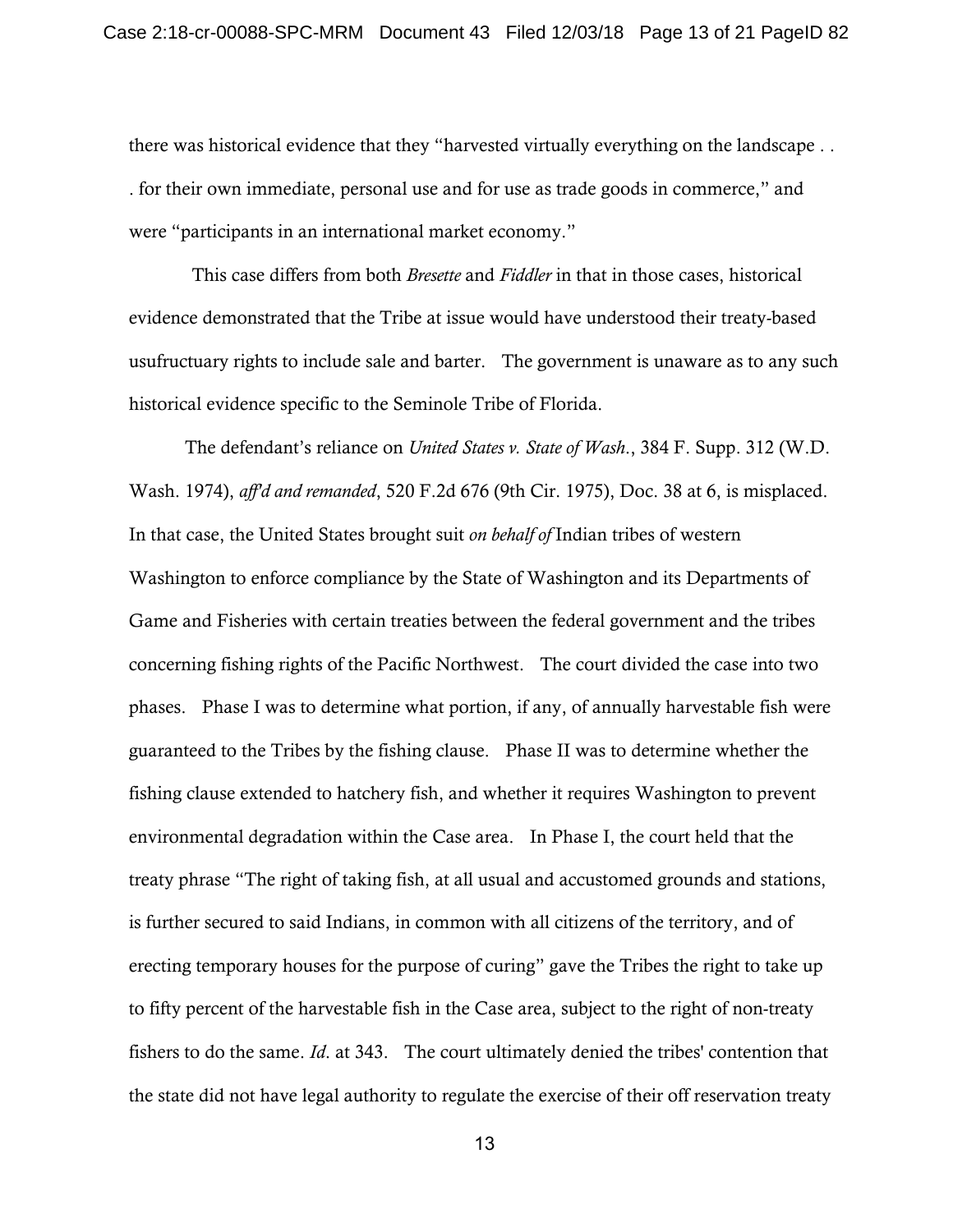right fishing. While the court did say that the treaty at issue granted an exclusive right of fishing reserved by the tribes within the area and boundary waters of their reservations, i*d*. at 332, the case involved state regulations that affected treaty fishing rights, not federal criminal statutes, nor endangered species.

 The defendant's reliance on *United States v. White*, 508 F.2d 453 (8th Cir. 1974), Doc. 38 at 6, is also misplaced. First, if the defendant is claiming it is a Supreme Court case, *see* Doc 38 at 7, he is mistaken. Second, while the Eighth Circuit in *White* did find that the Eagle Protection Act did not abrogate the hunting rights of the Red Lake Chippewa Indians, *White*, 508 F.2d at 458, the Supreme Court in *Dion* found that Congress implicitly abrogated a treaty right. *Dion*, 476 U.S. at 739–40. And so the Court upheld the application of the Eagle Protection Act, 16 U.S.C. §§ 668-668d, as to a Yankton Sioux Indian, notwithstanding his asserted treaty rights. *Dion*, 476 U.S. at 745– 46. The Court noted that, in considering a claim of abrogation, "[w]hat is essential is clear and convincing evidence that Congress considered the conflict between its intended action on the one hand and Indian treaty rights on the other, and chose to resolve the conflict by abrogating the treaty." *Id*. at 739-40. The Court held that Congress did precisely that with respect to treaty rights to hunt eagles when it amended the Eagle Protection Act in 1962. In *Billie* the court said,

Although the Eighth Circuit reached a contrary conclusion in its consideration of the *Dion* case, it applied the "express reference" test established in its prior decision in *United States v. White*, 508 F.2d 453 (8th Cir. 1974). The en banc court held that, in cases involving criminal violations of the Endangered Species Act, statutory abrogation or treaty rights could be accomplished only by an express reference to treaty rights in the statute or its legislative history. *Dion*, 752 F.2d at 1265–67. The Supreme Court's subsequent opinion in *Dion*, however, establishes that such an exacting standard is unnecessary. *See Dion*, 106 S.Ct. at 2220.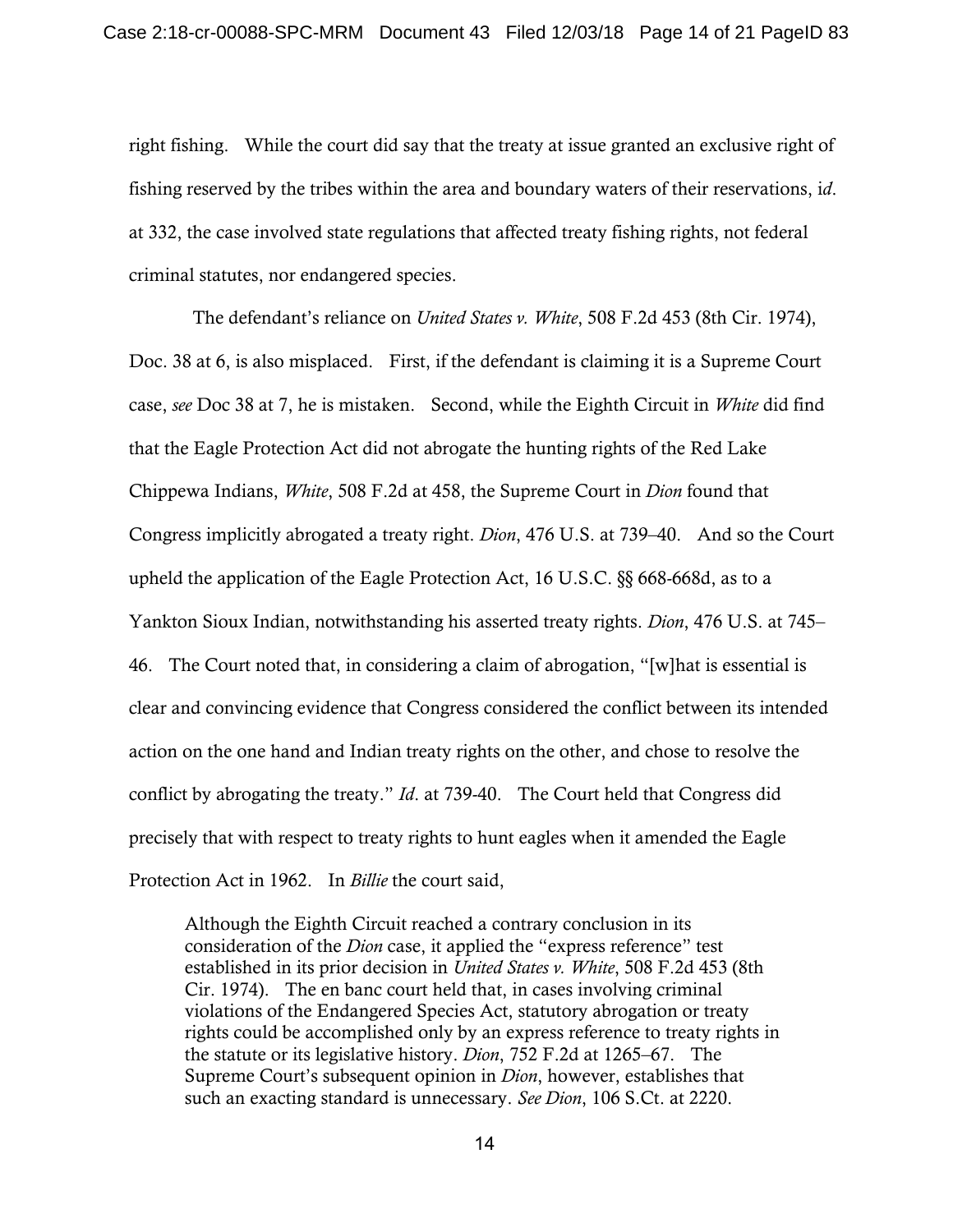*Billie*, 667 F. Supp. at 1492 n.3. When Dion argued that his treaty right to hunt and kill bald eagles made him immune from prosecution under the Endangered Species Act, the Court held "that Congress in passing and amending the Eagle Protection Act divested Dion of his treaty right to hunt bald eagles. He therefore has no treaty right to hunt bald eagles that he can assert as a defense to an Endangered Species Act charge." *Dion*, 476 U.S. at 745. The *White* case is further distinguishable because Mr. White shot one eagle. In the present case, the defendant is alleged to have taken a total of 3,996 alligator eggs for commercial purposes.

 Several courts have considered whether the Lacey Act applies to on-reservation hunting and fishing conducted in violation of federal, state, or tribal law. In *United States v. Brown*, Crim. Nos. 13-68, 13-70 (JRT/LIB), 2013 WL 6175202 (D. Minn. Nov. 25, 2013), *aff'd,* 777 F.3d 1025 (8th Cir. 2015), the court found that the treaty at issue afforded the tribe exclusive jurisdiction to regulate hunting and fishing. *Id*. at \*7 ("Here, where the Treaty language broadly guarantees the privilege of fishing to the Chippewa, this means that the tribe may regulate hunting and fishing by tribe members on the reservation to the exclusion of other jurisdictions, such as the state."). The court held that concurrent federal regulation through the Lacey Act conflicted with the Tribe's exclusive treaty right to regulate tribal hunting and fishing. *Id*. at \*9–10. Because of this conflict, the federal government could not prosecute tribal fishers under the Lacey Act based upon violations of tribal law.

 In *United States v. Sohappy*, 770 F.2d 816 (9th Cir. 1985), the relevant treaty protected the right of Indians to hunt and fish at all "usual and accustomed places," but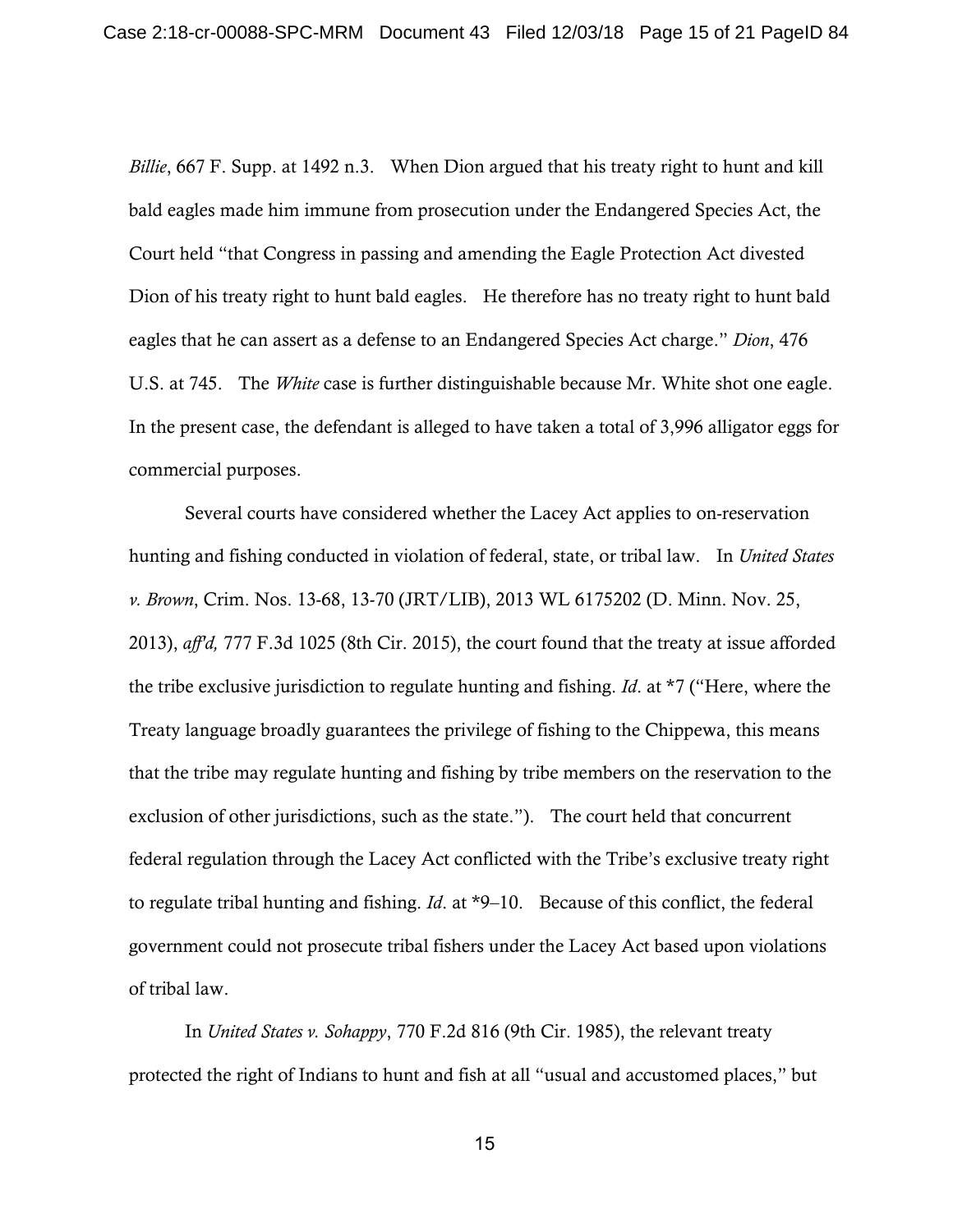"in common with citizens of the Territory." The Ninth Circuit reasoned that due to this "commonality" clause, "the Indians do not have any treaty reserved right to exclusive jurisdiction over such fishing matters." *Id*. at 820. Because the tribe lacked exclusive jurisdiction, concurrent federal jurisdiction did not conflict with the Treaty and the Lacey Act applied. However, because the United States partially predicated its Lacey Act prosecution on a violation of State law, the Court required the government to subsequently demonstrate that the underlying State law satisfied the requirements of *Puyallup Tribe v. Department of Game*, 391 U.S. 392 (1968), regarding the circumstances under which a State may regulate tribal treaty fishing: when (a) the State regulation is a reasonable and necessary conservation measure; and (b) the application of the regulation to Indians is necessary and in the interests of conservation. *Sohappy*, 770 F.2d at 823–25. The *Sohappy* court said,

However, the *Puyallup* Court also ruled that "the manner of fishing, the size of the take, the restriction of commercial fishing, and the like may be regulated by the State in the interest of conservation, provided the regulation meets appropriate standards and does not discriminate against the Indians." Id. The "appropriate standards" requirement has been interpreted to mean that "the State must demonstrate that its regulation is a reasonable and necessary conservation measure and that its application to the Indians is necessary in the interest of conservation." *Antoine v. Washington*, 420 U.S. 194, 207, 95 S.Ct. 944, 952, 43 L.Ed.2d 129 (1975) (citations omitted).

*Id.* at 823. Here, there is no specific treaty–reserved right to Florida Seminole exclusive jurisdiction over its reservations. Secondly, the United States has directly predicated its Lacey Act prosecution on a violation of federal law, the ESA, which lists American alligators as a threatened species. 16 U.S.C. §§ 1538(a)(1)(G), 1540(b)(1), § 1533, 50 C.F.R. § 17.11(h).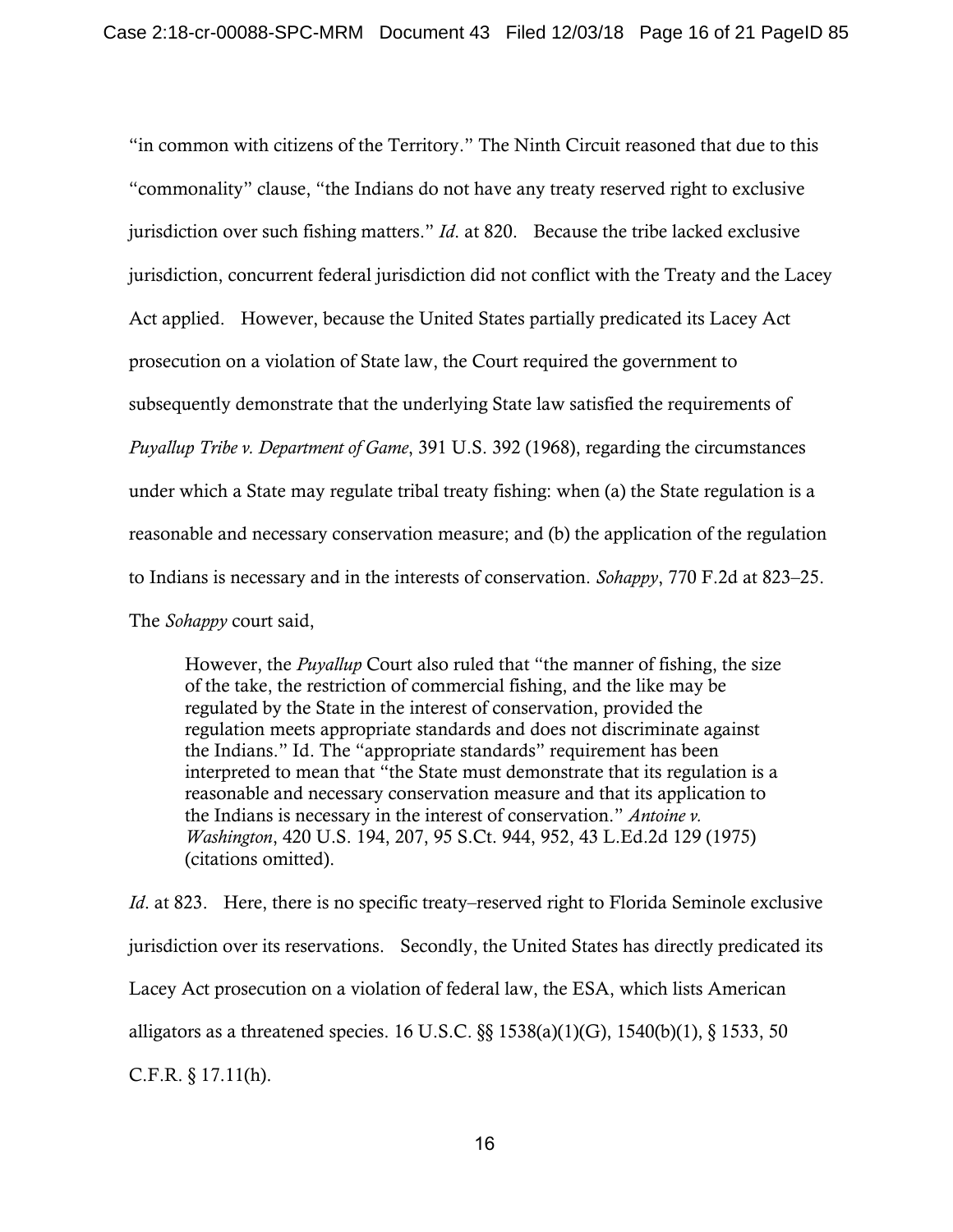Two Interior Solicitor M-Opinions suggest that the test set out in *Puyallup* should apply to Federal statutes as well as State statutes. This would mean that the Lacey Act could abrogate tribal treaty rights so long as the Federal statute at issue satisfied *Puyallup*. *See* Opinion by Office of the Solicitor, Application of Eagle Protection and Migratory Bird Treaty Acts to Reserved Indian Hunting Rights, M-36936, 88 I.D. 586 (1981) (1981 WL 143192) (noting that the Migratory Bird Treaty Act and Bald Eagle Act--Indian Hunting Rights, Memorandum to Director, Bureau of Sport Fisheries and Wildlife (Apr. 26, 1962) is overruled where it conflicts); Opinion by Office of the Solicitor, Application of the Endangered Species Act to Native Americans with Treaty Hunting and Fishing Rights, M-36926, 87 I.D. 525 (1980) (1980 WL 104188). In this 1980 opinion, the Department of the Interior's Solicitor stated that the ESA "is in complete harmony with the exercise of treaty hunting and fishing rights by Indians because those rights do not include the right to take endangered or threatened species." Application of the Endangered Species Act to Native Americans with Treaty Hunting and Fishing Rights, 87 Interior Dec. at 527.

 Moreover, the Florida Attorney General issued an advisory opinion specific to the issue at hand. *See* Harvest of Alligators by Seminoles or Miccosukees, No. AGO 79-102 (1979). The opinion first found that "[i]t is important to note that, in transferring certain lands to the United States in trust for the use and benefit of the Seminole and Miccosukee Indians . . . the state specifically reserved criminal and civil jurisdiction over the affected Indian reservations." The opinion concluded that:

[N]o relevant federal treaty, agreement, or statute [can be found] giving the Seminole Tribe or the Miccosukee Tribe the right to conduct the activities questioned above in spite of state laws proscribing such conduct. Therefore, except as may be provided for in s. 285.10, F. S., and Ch. 372, F. S., or other governing statute or implementing rule of the Game and Fresh Water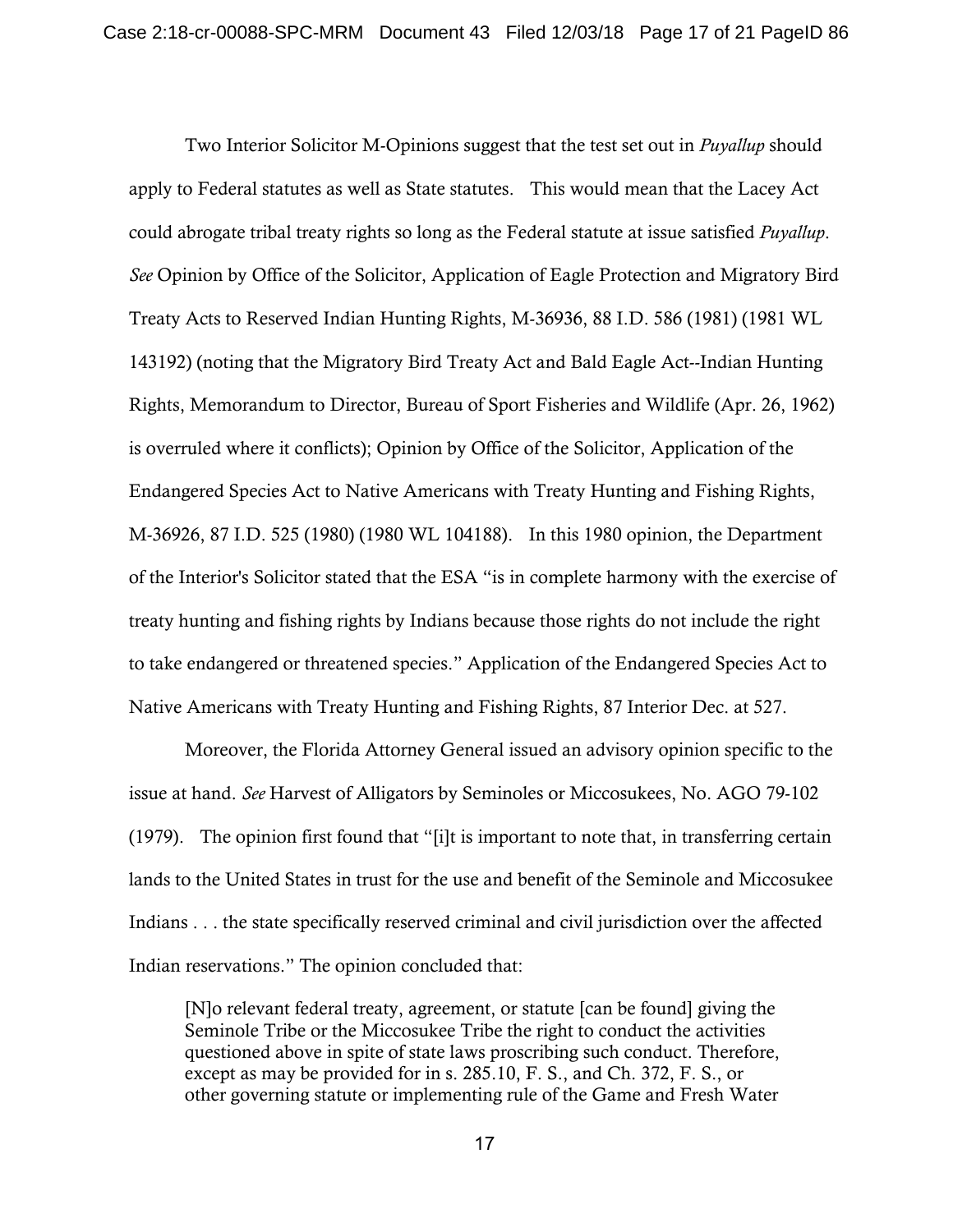Fish Commission, the Seminole and Miccosukee Indian Tribes lack statutory authority to take and harvest alligators on Indian reservations or to ship alligator hides in interstate commerce and receive finished or refined alligator products in interstate commerce and sell such products on Indian reservations to Indian and non-Indian purchasers.

*Id*.

Even if the Lacey Act charges against Defendant Turtle are indirectly partially

predicated on Florida law, the state law satisfies the requirements of *Puyallup*. Title 50,

Code of Federal Regulations, Section 17.42(a)(2), a provision promulgated under the

ESA, provides,

2) Taking. No person may take any American alligator, except:

. . . .

(ii) Any person may take an American alligator in the wild, or one which was born in captivity or lawfully placed in captivity, and may deliver, receive, carry, transport, ship, sell, offer to sell, purchase, or offer to purchase such alligator in interstate or foreign commerce, by any means whatsoever and in the course of a commercial activity in accordance with the laws and regulations of the State of taking subject to the following conditions:

. . . .

(B) Any American alligator specimen may be sold or otherwise transferred only in accordance with the laws and regulations of the State or Tribe in which the taking occurs and the State or Tribe in which the sale or transfer occurs.

Florida law provides,

# 285.09. Rights of Miccosukee and Seminole Tribes with respect to hunting, fishing, and frogging

(1) It is lawful for members of the . . . . Seminole Tribe to take wild game and fish at any time within the boundaries of their respective reservations . .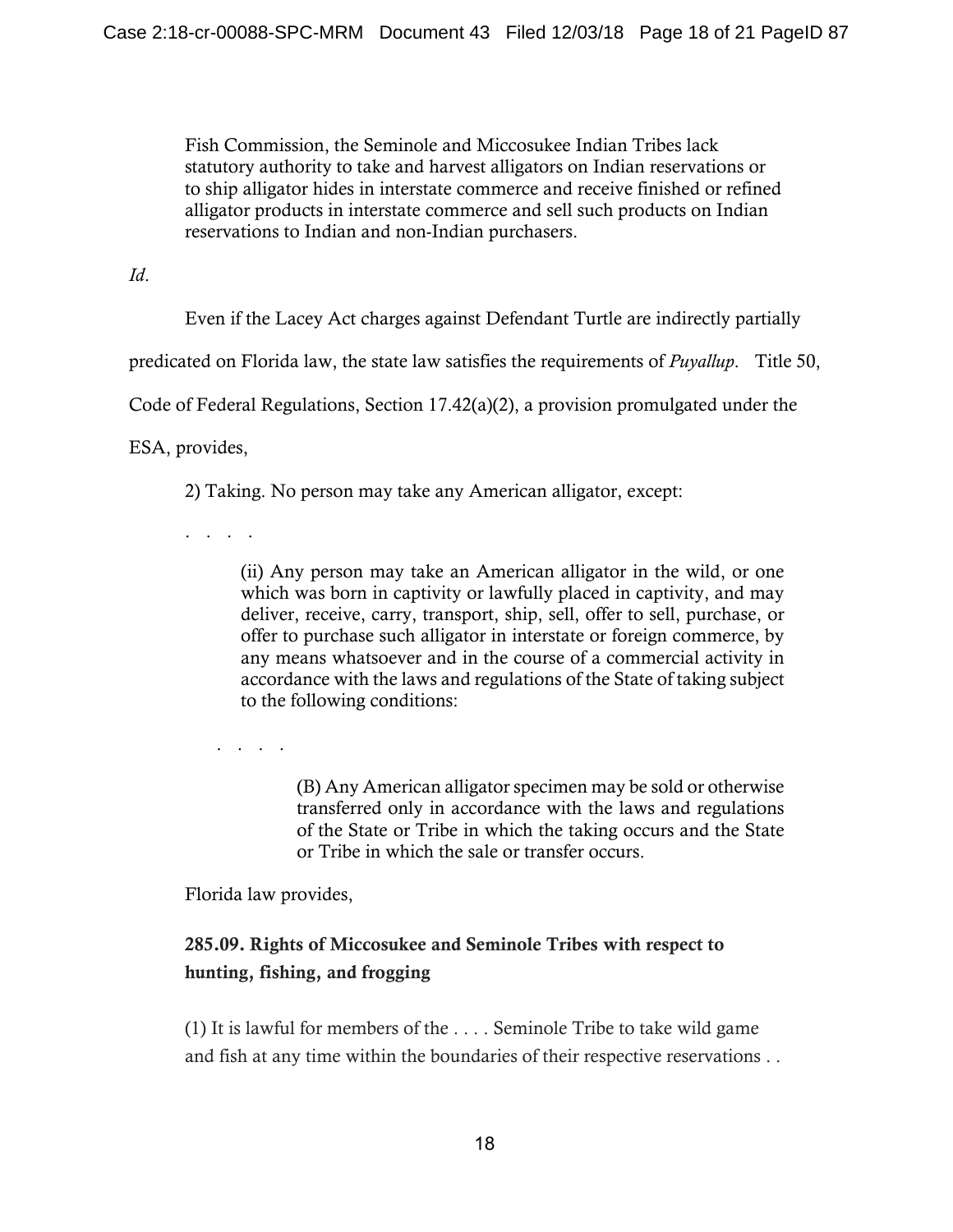. , provided that game may be taken only for food for the Indians themselves.

Thus, a member of the Seminole Tribe may take wild game and fish at any time within the confines of the Seminole Indian Reservation without any permit whatsoever. But the taking of wild game and fish must be for food purposes only. Section 68A-25.002, Fla. Admin. Code, sets forth the general provisions for the taking, possession, and sale of reptiles, and provides:

(1) In order to assure the optimal utilization of the estimated available alligator resource, the commission may by rule limit the number of participants engaged in the taking of alligators or their eggs from the wild. No person shall buy, sell, take, possess, transport, or import any American alligator, or any part thereof, or the nests or eggs of any American alligator except under permit from the executive director, as otherwise provided by this Title . . . .

Fla. Admin. Code Ann. r. 68A-25.002. The American alligator is classified by the U.S. Fish and Wildlife Service as a threatened species due to similarity of appearance.<sup>1</sup> This listing provides federal protection for alligators but allows state-approved management and control programs. This listing has been adopted by the State of Florida. Alligators in Florida can be legally taken only by individuals with proper licenses and permits. http://myfwc.com/wildlifehabitats/managed/alligator/facts/. "Alligator management programs implemented by FWC [Florida Fish and Wildlife Conservation Commission] emphasize the conservation of alligator populations for their ecological, aesthetic, and economic values while providing for public use and safety." *Id*. The entire premise of the instant prosecution" is not based solely on Florida law. *See* Doc. 38 at 6. The premise is

 $\overline{a}$ 

<sup>1</sup>A species is "threatened" under the Endangered Species Act if it is likely to become endangered within the foreseeable future throughout all or a significant portion of its range. 16 U.S.C. § 1532(20).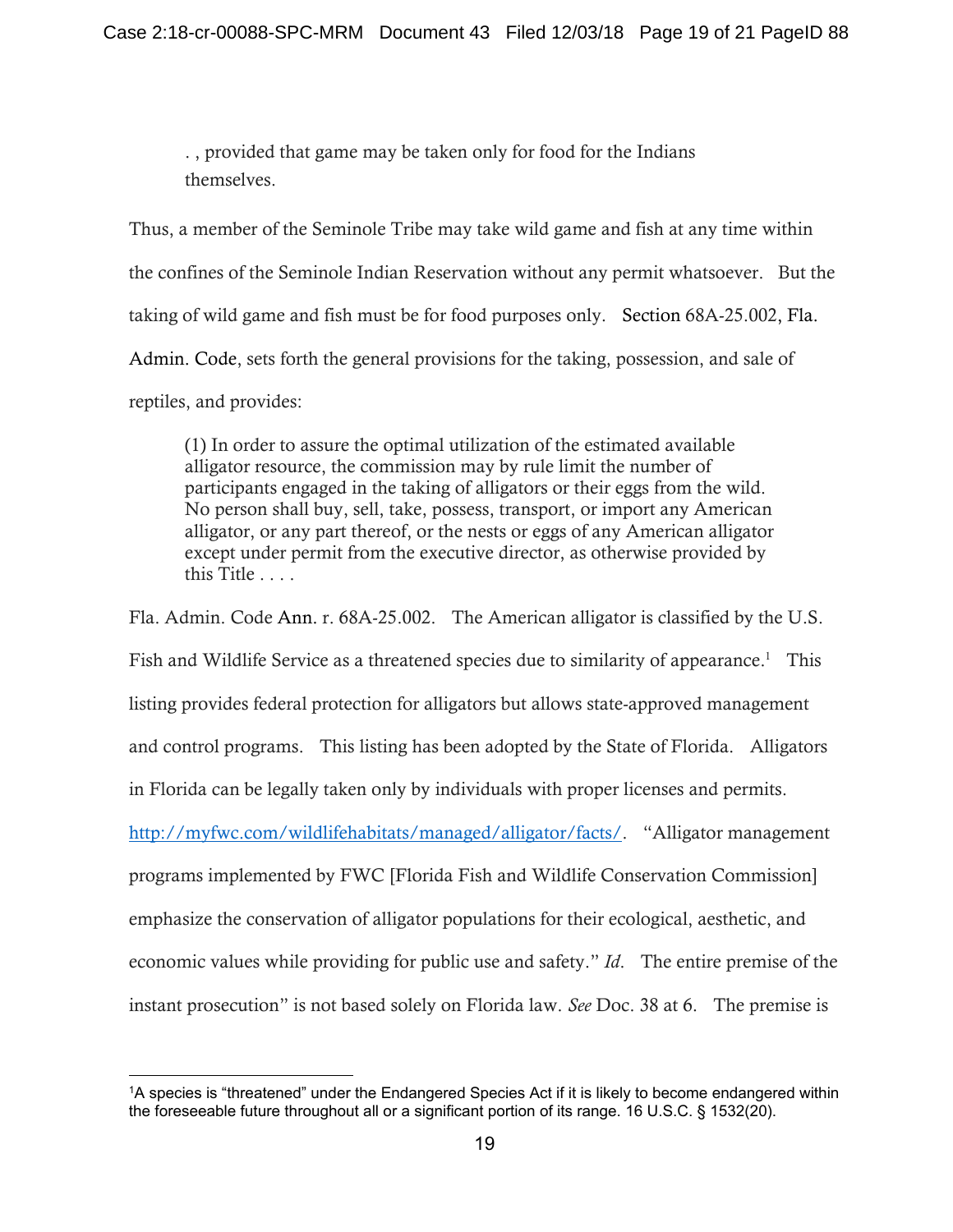based on the ESA as the American alligator is listed as threatened due to similarity of appearance. The Florida law supports the ESA. It also provides a legal way for a person to harvest alligator eggs.

#### IV. Conclusion

 The government's ability to prosecute under the Lacey Act (predicated on the ESA) may be based upon the reasoning in *Billie* and *Sohappy* and on the view that the Lacey Act enforcement is reasonable and necessary in the interests of conservation under *Puyallup Tribe*, *Dion*, and *Minnesota v. Mille Lacs Band.* While the *Sohappy* analysis has been called into question with the Eighth Circuit's recent decision in *Brown*, the tribal rights at issue in *Brown* are fundamentally different from those at issue in the present investigation. As such, *Brown* is distinguishable and should not preclude the government from prosecuting the defendant.

 The government respectfully requests the Court to deny the defendant's Motion to Dismiss.

Respectfully submitted,

Maria Chapa Lopez United States Attorney

 By: /*s/ Jeffrey F. Michelland*  JEFFREY F. MICHELLAND Assistant United States Attorney USA No. 024 2110 First Street, Suite 3-137 Fort Myers, Florida 33901 Telephone: (239) 461-2200 Facsimile: (239) 461-2219 E-mail: Jeffrey.Michelland@usdoj.gov